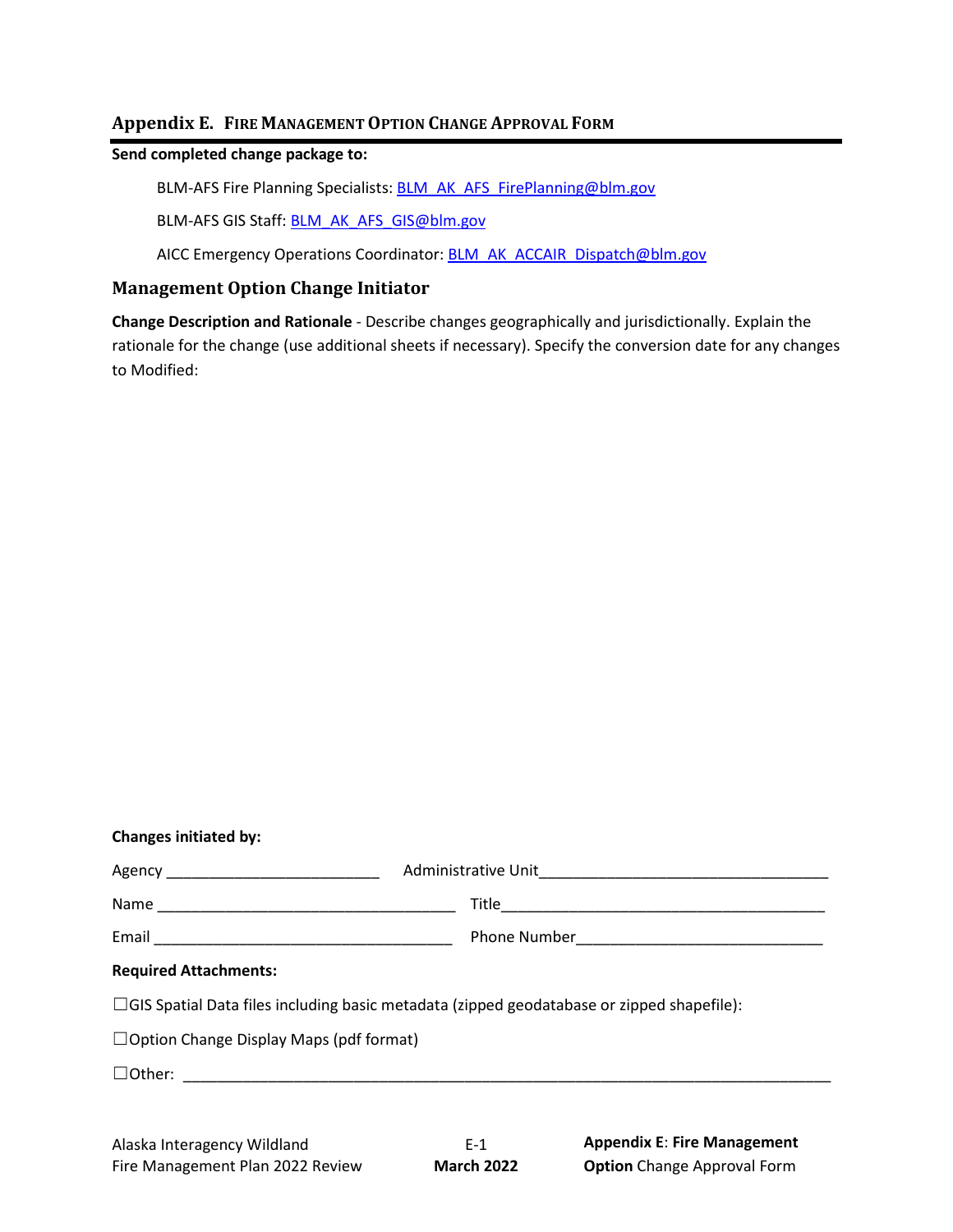# **Jurisdictional Agency Administrator(s)**

The following land manager(s)/owner(s) have approved these fire management option change(s) for the lands that they manage/own.

|          | <b>Jurisdictional Agency #1</b> |
|----------|---------------------------------|
| Agency   | Administrative Unit             |
| Approver | Approval Signature/Date         |
|          | <b>Jurisdictional Agency #2</b> |
| Agency   | Administrative Unit             |
| Approver | Approval Signature/Date         |
|          | <b>Jurisdictional Agency #3</b> |
| Agency   | Administrative Unit             |
| Approver | Approval Signature/Date         |
|          | <b>Jurisdictional Agency #4</b> |
| Agency   | Administrative Unit             |
| Approver | Approval Signature/Date         |
|          | Annandiv F. Eira Managamant     |